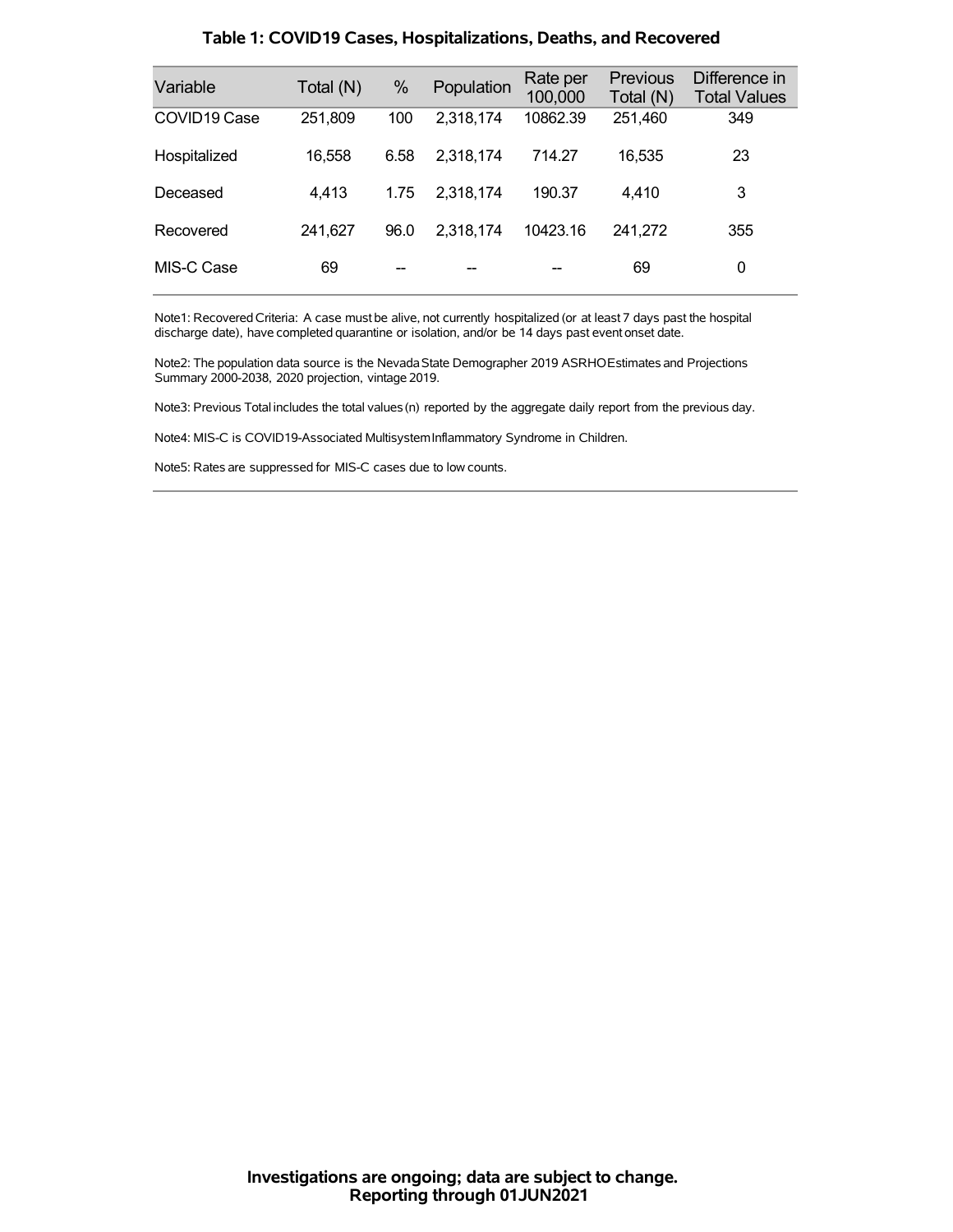## **Table 2: COVID19 Cases**

| Variable                            | Outcome                           | $\mathsf{N}$ | %    | Population | Rate per<br>100,000 |
|-------------------------------------|-----------------------------------|--------------|------|------------|---------------------|
| Age Categories                      | Aged 4 or less                    | 5204         | 2.07 | 149,165    | 3488.8              |
|                                     | Aged 5 to 17                      | 24212        | 9.62 | 406,595    | 5954.8              |
|                                     | Aged 18 to 24                     | 31544        | 12.5 | 216,762    | 14552               |
|                                     | Aged 25 to 49                     | 115153       | 45.7 | 803,732    | 14327               |
|                                     | Aged 50 to 64                     | 48745        | 19.4 | 423,461    | 11511               |
|                                     | Aged 64+                          | 26864        | 10.7 | 318,459    | 8435.6              |
|                                     | Unknown                           | 87           | 0.03 |            |                     |
| <b>Birth Sex</b>                    | Female                            | 128907       | 51.2 | 1,160,285  | 11110               |
|                                     | Male                              | 120844       | 48.0 | 1,157,889  | 10437               |
|                                     | Unknown                           | 2058         | 0.82 |            |                     |
| Race/Ethnicity                      | Hispanic                          | 82829        | 32.9 | 763,053    | 10855               |
|                                     | White                             | 63014        | 25.0 | 1,006,929  | 6258.0              |
|                                     | <b>Black</b>                      | 19514        | 7.75 | 262,671    | 7429.1              |
|                                     | Asian or Pacific Islander         | 19080        | 7.58 | 270,209    | 7061.2              |
|                                     | American Indian, Eskimo, or Aleut | 373          | 0.15 | 15,311     | 2436.1              |
|                                     | Other                             | 18053        | 7.17 |            |                     |
|                                     | Unknown                           | 48946        | 19.4 |            |                     |
| <b>Underlying Medical Condition</b> | Yes                               | 49633        | 19.7 |            |                     |
|                                     | No/Unknown                        | 202176       | 80.3 |            |                     |

Note1: Breakdown of Race is exlusivelynon-Hispanic.

Note2: Underlying Medical Condition is any identified health condition.

Note3: The population data source is the NevadaState Demographer 2019 ASRHOEstimates and Projections Summary 2000-2038, 2020 projection, vintage 2019.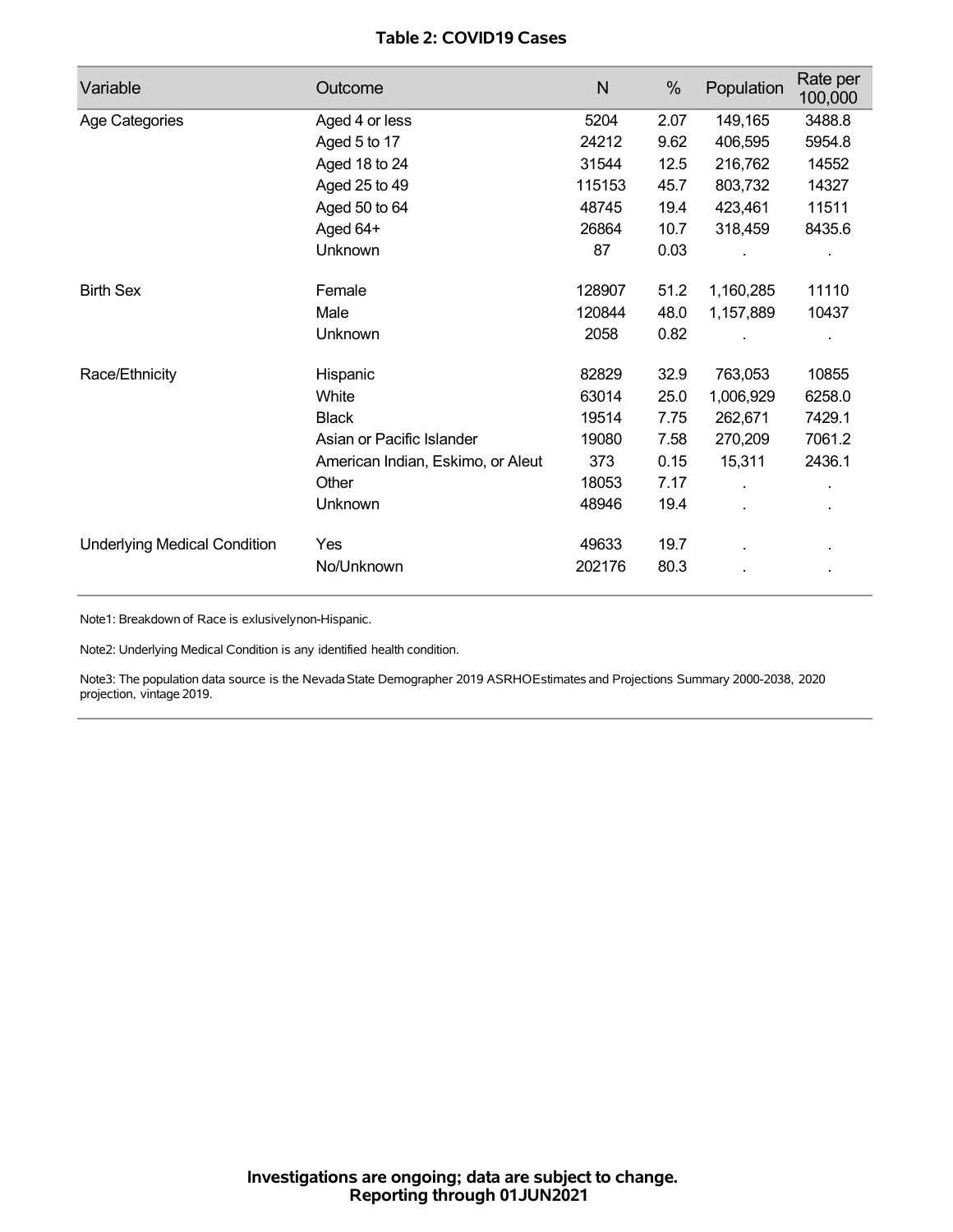| Variable         | Outcome                           | N    | %    | Population | Rate per<br>100,000 |
|------------------|-----------------------------------|------|------|------------|---------------------|
| Age Categories   | Aged 4 or less                    | 109  | 0.7  | 149,165    | 73.07               |
|                  | Aged 5 to 17                      | 191  | 1.2  | 406,595    | 46.98               |
|                  | Aged 18 to 24                     | 352  | 2.1  | 216,762    | 162.39              |
|                  | Aged 25 to 49                     | 3880 | 23.4 | 803,732    | 482.75              |
|                  | Aged 50 to 64                     | 4657 | 28.1 | 423,461    | 1099.7              |
|                  | Aged 64+                          | 7367 | 44.5 | 318,459    | 2313.3              |
|                  | Unknown                           | 2    | 0.0  |            |                     |
| <b>Birth Sex</b> | Female                            | 7325 | 44.2 | 1,160,285  | 631.31              |
|                  | Male                              | 9207 | 55.6 | 1,157,889  | 795.15              |
|                  | <b>Unknown</b>                    | 26   | 0.2  |            |                     |
| Race/Ethnicity   | Hispanic                          | 5001 | 30.2 | 763,053    | 655.39              |
|                  | White                             | 5793 | 35.0 | 1,006,929  | 575.31              |
|                  | <b>Black</b>                      | 2141 | 12.9 | 262,671    | 815.09              |
|                  | Asian or Pacific Islander         | 1856 | 11.2 | 270,209    | 686.87              |
|                  | American Indian, Eskimo, or Aleut | 29   | 0.2  | 15,311     | 189.40              |
|                  | Other                             | 639  | 3.9  |            |                     |
|                  | Unknown                           | 1099 | 6.6  |            |                     |

## **Table 3: COVID19 Hospitalizations - General Characteristics**

Note1: Breakdown of Race is exlusivelynon-Hispanic.

Note2: The population data source is the Nevada State Demographer 2019 ASRHOEstimates and Projections Summary 2000-2038, 2020 projection, vintage 2019.

Note3: Rates for categories with fewer than 12 cases are suppressed due to high relative standard error.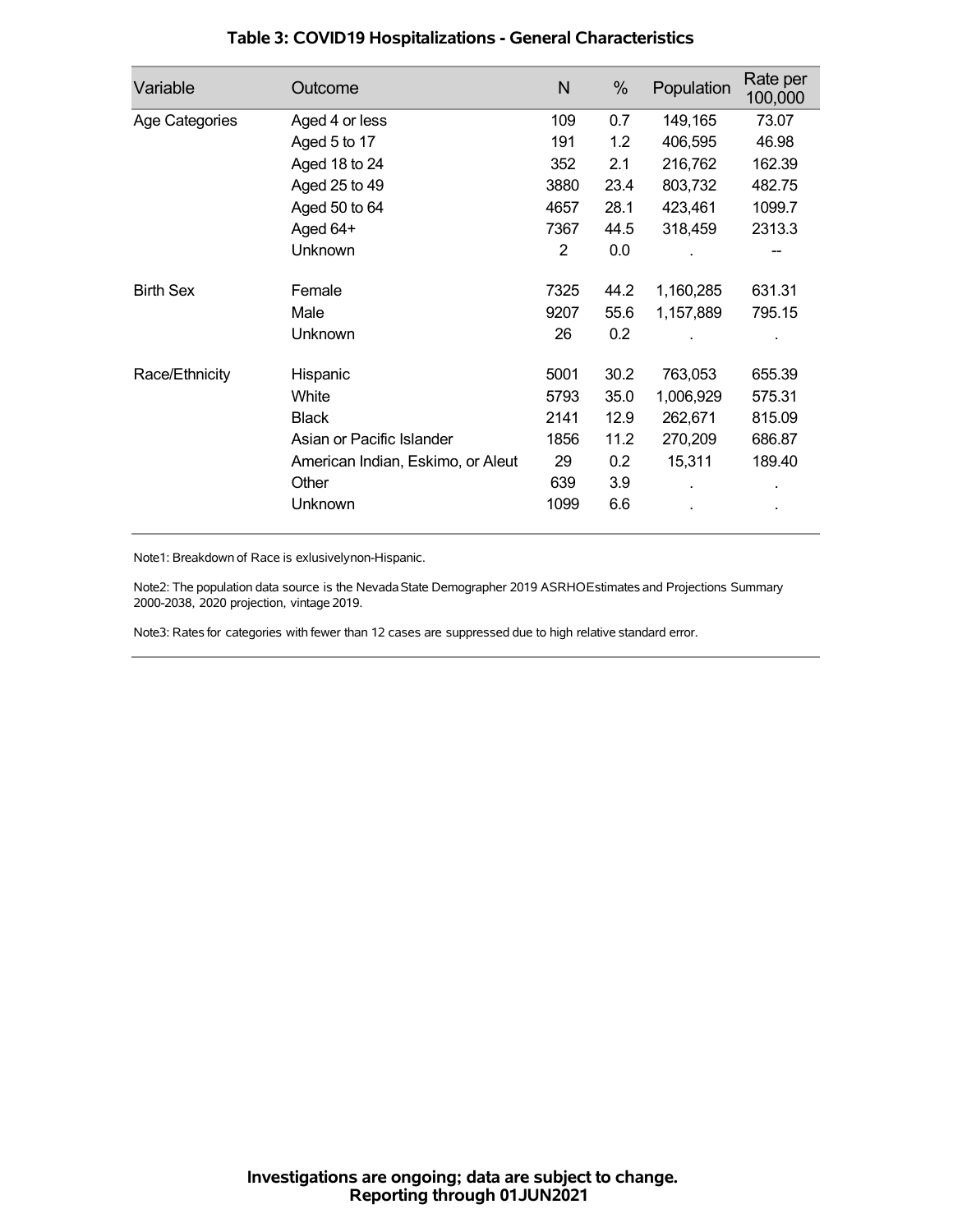| Variable                            | Outcome   | N     | %    |
|-------------------------------------|-----------|-------|------|
| Deceased                            | Yes       | 3730  | 22.5 |
|                                     | <b>No</b> | 12828 | 77.5 |
| ICU                                 | Yes       | 4327  | 26.1 |
|                                     | <b>No</b> | 12231 | 73.9 |
| Intubated                           | Yes       | 2118  | 12.8 |
|                                     | <b>No</b> | 14440 | 87.2 |
| <b>Underlying Medical Condition</b> | Yes       | 10518 | 63.5 |
|                                     | <b>No</b> | 6040  | 36.5 |
| Hypertension                        | Yes       | 6030  | N/A  |
| Immunocompromised                   | Yes       | 364   | N/A  |
| <b>Chronic Heart Disease</b>        | Yes       | 2102  | N/A  |
| <b>Chronic Liver Disease</b>        | Yes       | 215   | N/A  |
| <b>Chronic Kidney Disease</b>       | Yes       | 1454  | N/A  |
| <b>Diabetes</b>                     | Yes       | 4634  | N/A  |
| Neurologic/Neurodevelopmental       | Yes       | 751   | N/A  |
| <b>Chronic Lung Disease</b>         | Yes       | 2521  | N/A  |
| <b>Historically Healthy</b>         | Yes       | 3150  | N/A  |
| Other                               | Yes       | 4230  | N/A  |

# **Table 4: COVID19 Hospitalizations - Morbidity**

Note1: Underlying Medical Condition is any identified health condition.

Note2: The breakdown of health conditions are not mutually exlusive(i.e., a person can have more than one risk factor).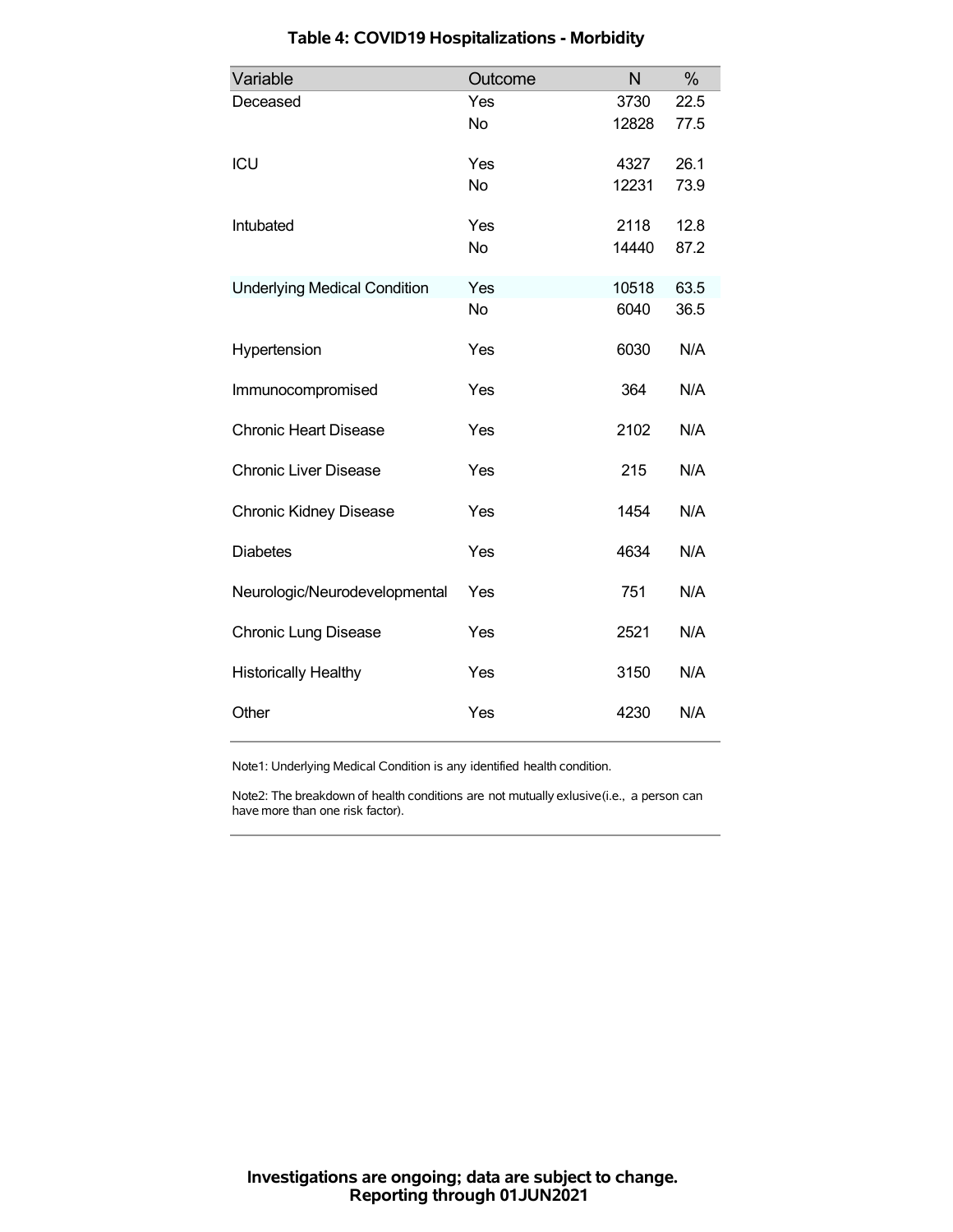| Variable         | Outcome                           | N    | %    | Population | Rate per<br>100,000 |
|------------------|-----------------------------------|------|------|------------|---------------------|
| Age Categories   | Aged 5 to 17                      | 4    | 0.1  | 406,595    |                     |
|                  | Aged 18 to 24                     | 8    | 0.2  | 216,762    |                     |
|                  | Aged 25 to 49                     | 309  | 7.0  | 803,732    | 38.45               |
|                  | Aged 50 to 64                     | 870  | 19.7 | 423,461    | 205.45              |
|                  | Aged 64+                          | 3222 | 73.0 | 318,459    | 1011.7              |
| <b>Birth Sex</b> | Female                            | 1655 | 37.5 | 1,160,285  | 142.64              |
|                  | Male                              | 2751 | 62.3 | 1,157,889  | 237.59              |
|                  | Unknown                           | 7    | 0.2  |            |                     |
| Race/Ethnicity   | Hispanic                          | 1217 | 27.6 | 763,053    | 159.49              |
|                  | White                             | 1986 | 45.0 | 1,006,929  | 197.23              |
|                  | <b>Black</b>                      | 523  | 11.9 | 262,671    | 199.11              |
|                  | Asian or Pacific Islander         | 611  | 13.8 | 270,209    | 226.12              |
|                  | American Indian, Eskimo, or Aleut | 10   | 0.2  | 15,311     |                     |
|                  | Other                             | 46   | 1.0  |            | $\blacksquare$      |
|                  | Unknown                           | 20   | 0.5  |            |                     |

### **Table 5: COVID19 Deaths - General Characteristics**

Note1: Breakdown of Race is exlusivelynon-Hispanic.

Note2: The population data source is the Nevada State Demographer 2019 ASRHOEstimates and Projections Summary 2000-2038, 2020 projection, vintage 2019.

Note3: Rates for categories with fewer than 12 cases are suppressed due to high relative standard error.